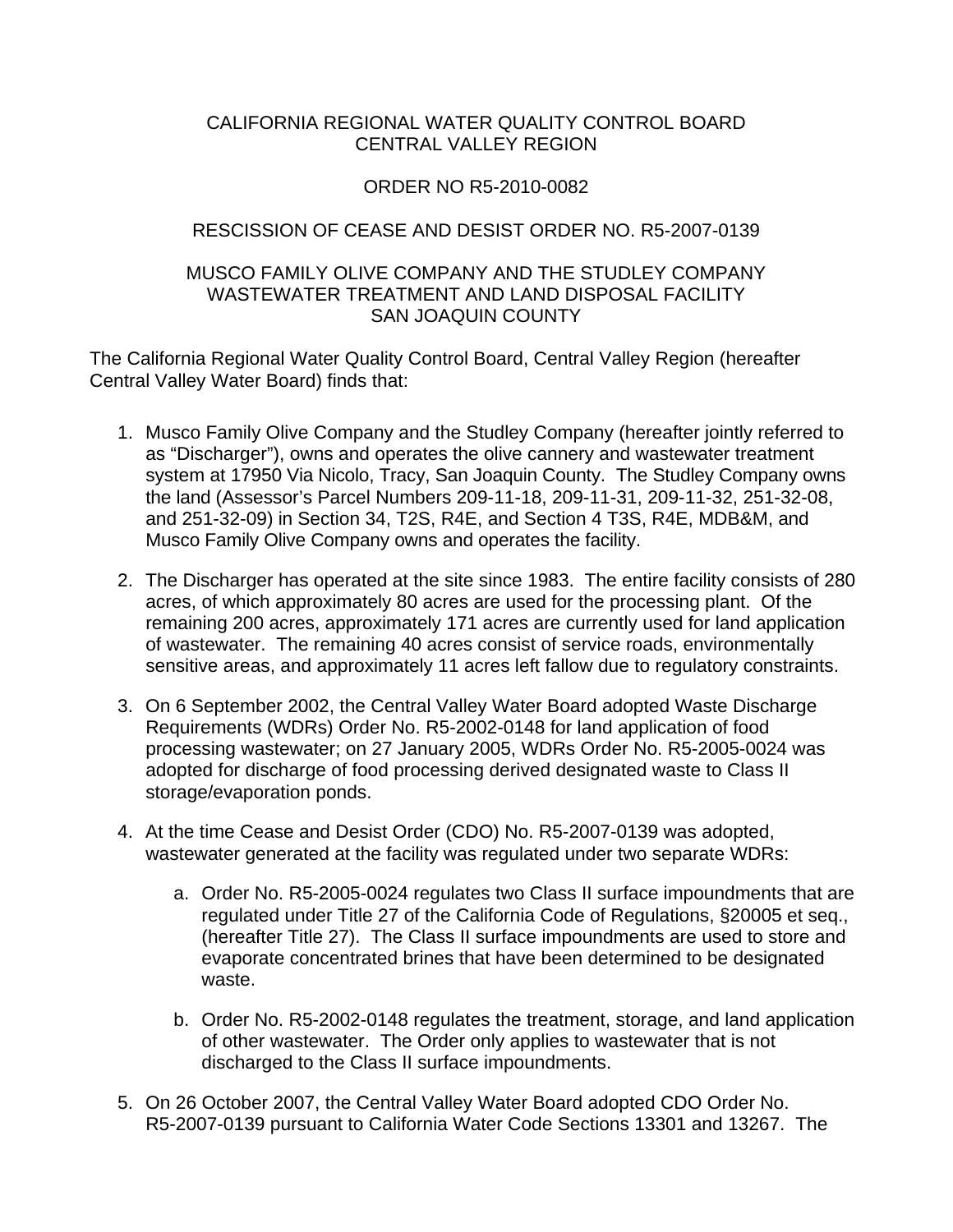basis for the CDO is described in Finding No. 17 of the Order. The finding summarizes the violations as follows:

*As described in Findings below, the Discharger has violated numerous Discharge Prohibitions, Discharge Specifications, Effluent Limitations, and Land Application Areas Specifications contained in WDRs Order No. R5-2002-0148, as well as the Effluent Limitations in Cleanup and Abatement Order No. R5-2002-0149.* 

- 6. CDO No. R5-2007-0139 required the Discharger to perform certain technical studies, design a wastewater treatment system that is protective of groundwater quality, and submit a Report of Waste Discharge (RWD) to allow updating the facility WDRs.
- 7. The Discharger submitted the technical studies and an RWD dated 30 March 2009 to apply for revised Waste Discharge Requirements (WDRs) for land discharge of olive processing wastewater. Additional information was submitted on various dates in December 2009.
- 8. On 18 March 2010, the Central Valley Water Board adopted revised WDRs Order No. R5-2010-0025 for the land application of certain wastewater discharges at the facility and rescinded WDRs Order No. R5-2002-0148. WDRs Order No. R5-2005-0024 which addresses the Class II surface impoundments, remains in effect.

### **PROCEDURAL REQUIREMENTS**

- 9. The Discharger and interested persons were notified of the intent to consider rescission of the CDO and were provided an opportunity for a public hearing and an opportunity to submit their written comments.
- 10. The issuance of this Order is exempt from the provisions of Chapter 3 of the California Environmental Quality Act (CEQA) (Public Resources Code section 21000, et seq.), in accordance with Title 14, California Code of Regulations, section 15321.
- 11. California Water Code Section 13306 requires:

*A majority vote of the entire membership of a regional board shall be required to adopt, rescind, or modify any enforcement action authorized by Section 13301.* 

12. Any person affected by this action of the Central Valley Water Board may petition the State Water Resources Control Board (State Water Board) to review the action in accordance with sections 2050 through 2068, Title 23, California Code of Regulations. The petition must be received by the State Water Board, Office of Chief Counsel, P.O. Box 100, Sacramento, California 95812-0100, within 30 days of the date on which the action was taken. Copies of the laws and regulations applicable to the filing of a petition are available at *http://www.waterboards.ca.gov/water\_laws/index.html* and will be provided on request.